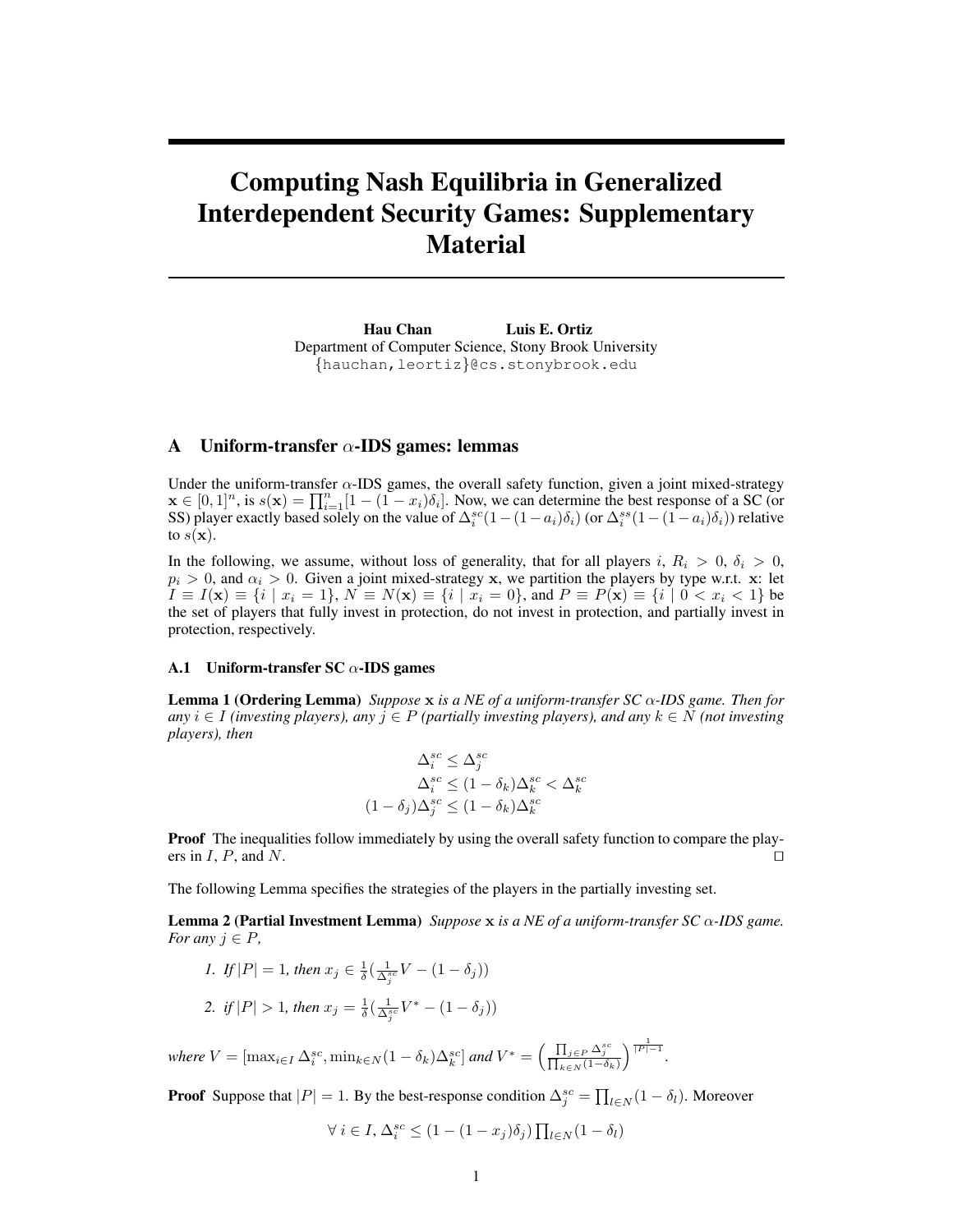and

$$
\forall k \in N, (1 - \delta_k) \Delta_k^{sc} \ge (1 - (1 - x_j)\delta_j) \prod_{l \in N} (1 - \delta_l).
$$

If we solve for  $x_j$ , we can obtain the values that  $x_j$  can take at an equilibrium. Suppose that  $|P| > 1$ . By the best-response condition

$$
\Delta_j^{sc} = \prod_{p \in P - \{j\}} (1 - (1 - x_p)\delta_p) \prod_{l \in N} (1 - \delta_l) \,\forall j \in P.
$$

Furthermore, for  $j \in P$ ,

$$
\prod_{k \in P-j} \Delta_k^{sc} = (1 - (1 - x_j)\delta_j)^{|P|-1} (\prod_{p \in P-j} (1 - (1 - x_p)\delta_p))^{|P|-2} (\prod_{l \in N} (1 - \delta_l))^{|P|-1}
$$

It follows that

$$
\frac{\prod_{k \in P-j} \Delta_k^{sc}}{(\prod_{p \in P-j} (1 - (1 - x_p)\delta_p))|P| - 2(\prod_{l \in N} (1 - \delta_l))|P| - 1} = (1 - (1 - x_j)\delta_j)|P| - 1
$$
\n
$$
\frac{\prod_{k \in P} \Delta_k^{sc}}{(\prod_{p \in P-j} (1 - (1 - x_p)\delta_p))|P| - 1(\prod_{l \in N} (1 - \delta_l))|P|} = (1 - (1 - x_j)\delta_j)|P| - 1
$$
\n
$$
(\frac{\prod_{k \in P} \Delta_k^{sc}}{(\prod_{p \in P-j} (1 - (1 - x_p)\delta_p))|P| - 1(\prod_{l \in N} (1 - \delta_l))|P|})^{\frac{1}{|P| - 1}} = (1 - (1 - x_j)\delta_j)
$$
\n
$$
(\frac{\prod_{k \in P} \Delta_k^{sc}}{\prod_{l \in N} (1 - \delta_l)})^{\frac{1}{|P| - 1}} \frac{1}{(\prod_{p \in P-j} (1 - (1 - x_p)\delta_p)) \prod_{l \in N} (1 - \delta_l)} = (1 - (1 - x_j)\delta_j)
$$
\n
$$
(\frac{\prod_{k \in P} \Delta_k^{sc}}{\prod_{l \in N} (1 - \delta_l)})^{\frac{1}{|P| - 1}} \frac{1}{\Delta_j^{sc}} = (1 - (1 - x_j)\delta_j)
$$

The result follows from solving for  $x_j$ .

#### A.2 Uniform-transfer SS  $\alpha$ -IDS games

<span id="page-1-0"></span>Lemma 3 *(Partial Investment Lemma) Suppose x is a NE of a uniform-transfer SS* α*-IDS game. For any*  $j \in P$ *,* 

- *1. If*  $|P| = 1$ *, then*  $x_j \in \frac{1}{\delta}(\frac{1}{\Delta_j^{ss}}V (1 \delta_j))$
- *2. if*  $|P| > 1$ *, then use Lemma [2](#page-0-0) part 2.*

*where*  $V = [\max_{k \in N} (1 - \delta_k) \Delta_k^{ss}, \min_{i \in I} \Delta_i^{ss}].$ 

**Proof** The proof is similar to the one in Lemma [2.](#page-0-0)  $\Box$ 

### B Pseudocode for computing all NE in uniform-transfer  $\alpha$ -IDS games

This section contains the pseudocode of the algorithms described in the main body of the paper. In particular, Algorithm [1](#page-2-0) and Algorithm [2](#page-2-1) are algorithms to compute all NE in uniform-transfer SC  $\alpha$ -IDS games and uniform-transfer SS  $\alpha$ -IDS games, respectively. The subroutine TestNash of Algorithm [1](#page-2-0) is outlined in Algorithm [3.](#page-2-2) The subroutine TestNash of Algorithm [2](#page-2-1) can be constructed similarly from Algorithm [3](#page-2-2) where it will use Lemma [3.](#page-1-0)

The running time of Algorithm [1](#page-2-0) and Algorithm [2](#page-2-1) is  $O(n_{sc}^3)$  and  $O(n_{ss}^3)$ , respectively, where the **TestNash** subroutine takes  $O(n)$ , and line 7 of the algorithms runs in  $O(n(1+2+\ldots+n)) = O(n^3)$ times for  $n = n_{sc}$  or  $n = n_{ss}$ .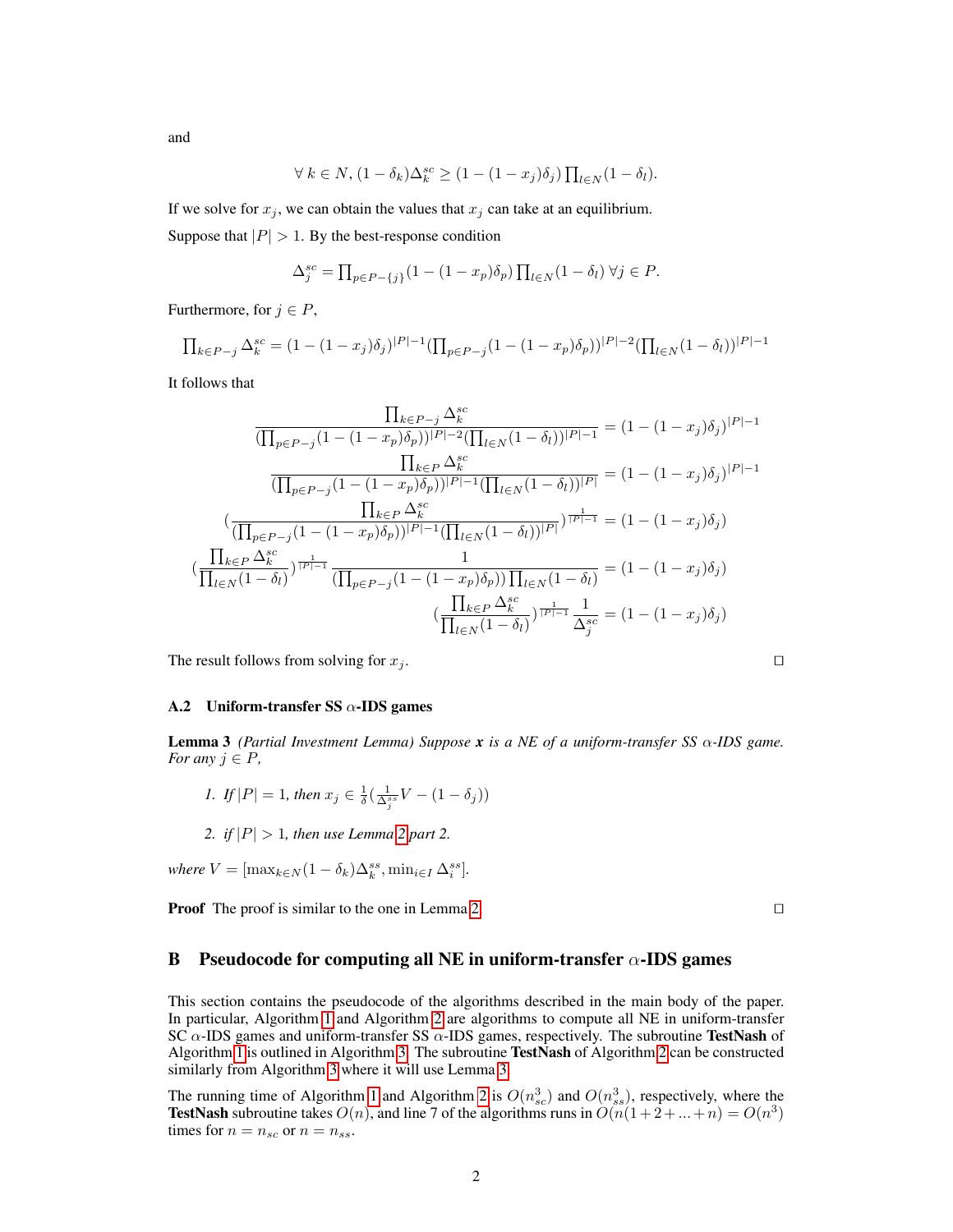**Algorithm 1:** Compute all Nash equilibria of SC  $\alpha$ -IDS games **Input** : An instance of *n*-players SC  $\alpha$ -IDS Game Output: S - The set of all Nash equilibria of the input game  $1 \ I \leftarrow \{1, ..., n\}, P \leftarrow \{\}, N \leftarrow \{\}$  $2 S \leftarrow \text{TestNash}(I, P, N)$ 3 Order  $(i_1, i_2, ..., i_n)$  such that  $\Delta_{i_1}^{sc} \geq ... \geq \Delta_{i_n}^{sc}$ 4 **foreach**  $k = 1, ..., n$  **do** 5  $P \leftarrow P \cup \{i_k\}, I \leftarrow I - \{i_k\}, N \leftarrow \{\}, S \leftarrow S \bigcup \text{TestNash}(I, P, N)$ 6 Let  $P' \leftarrow \tilde{P}$  and order  $(j_1, ..., j_k)$  such that  $(1 - \tilde{\delta}_{j_1})\Delta_{j_1}^{sc} \geq ... \geq (1 - \delta_{j_k})\Delta_{j_k}^{sc}$ 7 foreach  $m = 1, ..., k$  do 8  $N \leftarrow N \cup \{j_m\}, P' \leftarrow P' - \{j_m\} S \leftarrow S \bigcup \text{TestNash}(I, P', N)$ end foreach <sup>10</sup> end foreach 11 return  $S$ 

## <span id="page-2-0"></span>Algorithm 2: Compute All Nash Equilibrium of SS consistent with Ordering [1](#page-0-1)

**Input** : An instance of *n*-players SS  $\alpha$ -IDS Game Output: S - A set of all Nash Equilibrium that is consistent with Ordering [1](#page-0-1)  $1 \ I \leftarrow \{\}, P \leftarrow \{\}, N \leftarrow \{1, ..., n\}$ 2  $S \leftarrow$  TestNash $(I, P, N, S)$ 3 Order  $(i_1, i_2, ..., i_n)$  such that  $(1 - \delta_{i_1})\Delta_{i_1}^{ss} \ge ... \ge (1 - \delta_{i_n})\Delta_{i_n}^{ss}$ 4 **foreach**  $k = 1, ..., n$  **do** 5  $P \leftarrow P \cup \{i_k\}, N \leftarrow N - \{i_k\}, I \leftarrow \{\}, S \leftarrow \textbf{TestNash}(I, P, N, S)$ 6 Let  $P' \leftarrow \tilde{P}$  and order  $(j_1, ..., j_k)$  such that  $\Delta_{j_1}^{ss} \ge ... \ge \Delta_{j_k}^{ss}$ foreach  $m = 1, ..., k$  do 8  $I \leftarrow I \cup \{j_m\}, P' \leftarrow P' - \{j_m\} S \leftarrow \text{TestNash}(I, P', N, S)$ end foreach <sup>10</sup> end foreach 11 return  $S$ 

## <span id="page-2-1"></span>Algorithm 3: TestNash subroutine

**Input** : A partition of the players into I, P, and N Output: S - The set of all Nash equilibria consistent with the input partition  $1 \ \forall i \in I, x_i \leftarrow 0, \forall k \in N, x_k \leftarrow 0$ 2 if  $|P| = 1$  *and*  $j \in P$  *(Lemma [2](#page-0-0) Part 1)* then 3 Let  $U' = U \cap (0, 1)$ **4** if  $\Delta_j^{sc} = \prod_{k \in N} (1 - \delta_k)$  and  $U' \neq \emptyset$  then 5  $\check{S} \leftarrow \{\mathbf{y} \mid y_j \in U', \mathbf{y}_{-j} = \mathbf{x}_{-j}\}$ <sup>6</sup> end if <sup>7</sup> else Lemma [2](#page-0-0) Part 2 8  $∀j ∈ P$ , compute  $x_j$ <sup>9</sup> if x *is an MSNE of the input game* then 10  $S \leftarrow {\mathbf{x}}$  $11$  end if <sup>12</sup> end if <sup>13</sup> return S

## <span id="page-2-2"></span>C Computing all MSNE of arbitrary  $\alpha$ -IDS games

#### C.1 Proof sketch of Theorem [6](#page-0-1)

In the following, we will show that determining whether there exists a PSNE consistent with a partial-assignment of the actions to some players is NP-complete, even if the transfer probability takes only two values:  $\delta_i \in \{0, q\}$  for  $q \in (0, 1)$ .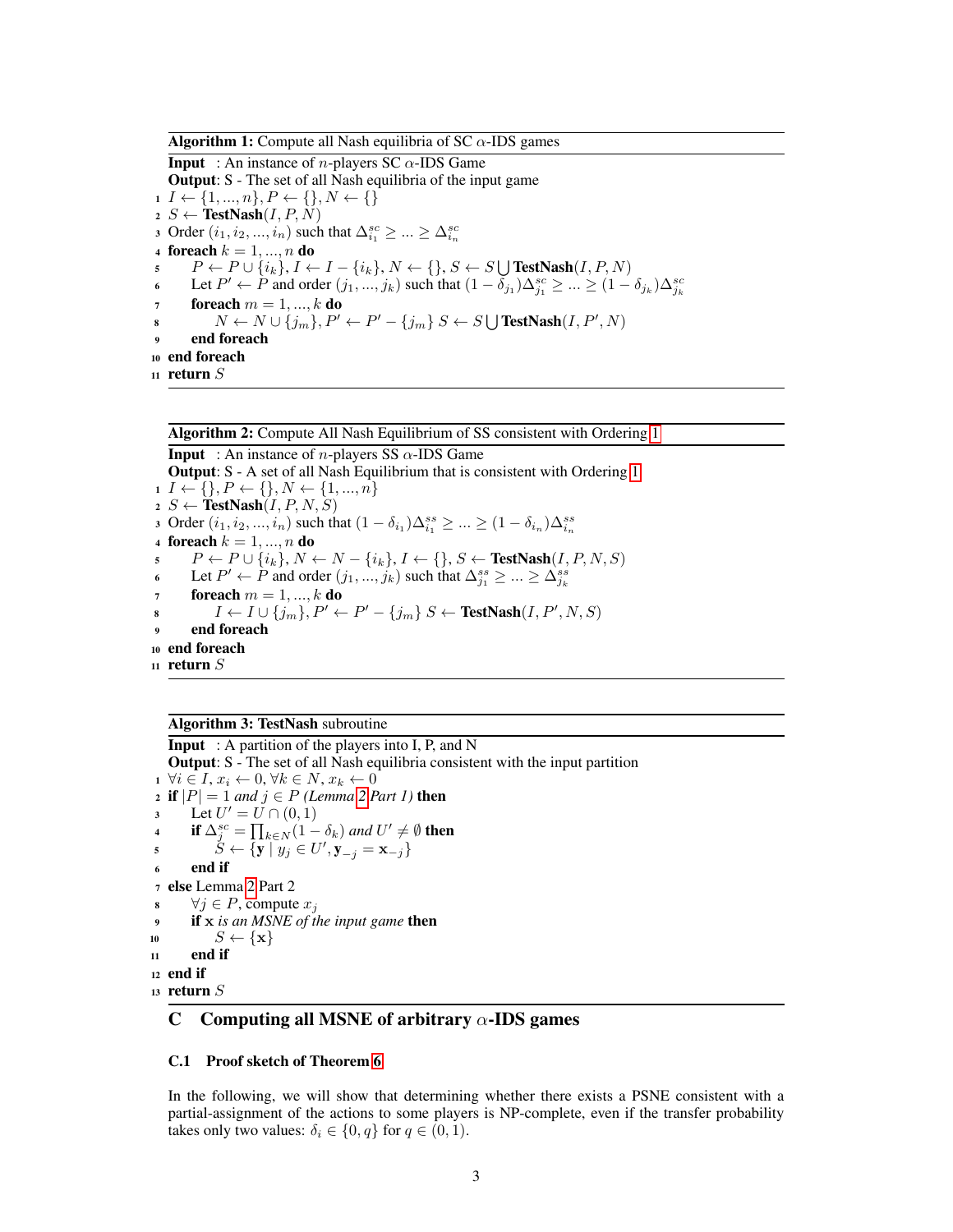

Figure 1: 3-SAT-induced  $\alpha$ -IDS game graph

More specifically, this section contains proof to show that the pure-Nash extension problem for *n*-player SC  $\alpha$ -IDS and *n*-player SS  $\alpha$ -IDS games are NP-complete.

The *pure-Nash-extension problem* [\[1\]](#page-4-0) for binary-action n-player games that takes as input a description of the game and a *partial* assignment  $a \in \{0, 1, *\}^n$ . We want to know whether there is a *complete* assignment  $\mathbf{b} \in \{0, 1\}^n$  consistent with a.

Theorem 1 *(Theorem [6](#page-0-1) of the Main Paper) The pure-Nash extension problem for* n*-player SC* α*-IDS games is NP-complete.*

**Proof** (Sketch) We reduce from Monotone 1 in 3-SAT [\[2\]](#page-4-1). The big idea is to consider a bipartite graph structure (Figure [C.2\)](#page-3-0) between the clauses and the variables (all direct edges from variables to the corresponding clause players with transfer probability  $q > 0$ ). We introduce two players  $(a<sub>i</sub>$ and  $b_i$ ) for each clause i. Player  $a_i$  invests if at least one of its variable players invest. Player  $b_i$ invests if at least two of its variable players invest. For clause players  $a_i$  and  $b_i$ , we find  $R_j > 0$  and  $\alpha_j > 1 - p_j$  for  $j \in \{a_i, b_i\}$  such that  $(1 - q)^2 > \Delta_{a_i}^{sc} > (1 - q)^3$  and  $(1 - q) > \Delta_{b_i}^{sc} > (1 - q)^2$ , respectively. The variable players would be indifferent between invest and not invest. For each variable player *i*, we just need to make sure that  $\Delta_i^{sc} = 1$  (or  $R_i = p_i$ ). Finally, we give partial assignments to the clauses player where  $a_i$  invests and  $b_i$  not invest to guarantee that exactly one invests and solution to Monotone 1 in 3-SAT.  $\Box$ 

#### <span id="page-3-0"></span>C.2 Proof sketch of Theorem [7](#page-0-1)

Theorem 2 *(Theorem [7](#page-0-1) of the Main Paper) The pure-Nash extension problem for* n*-player SS* α*-IDS games is NP-complete.*

**Proof** (Sketch) This is similar to the proof of Theorem [6](#page-0-1) except the best-response of the players and using the game graph as in Figure [C.2.](#page-3-0) For each clause i, we introduce two clauses players  $a_i$  and  $b_i$ . Player  $a_i$  invests if at least two of its variable players do not invest. Player  $b_i$  invests if at least three (or all three) of its variable players do not invest. Mainly, find  $R_j > 0$  and  $\alpha_j < 1 - p_j$  for  $j \in \{a_i, b_i\}$  such that  $(1-q) > \Delta_{a_i}^{ss} > (1-q)^2$  and  $(1-q)^2 > \Delta_{b_i}^{ss} > (1-q)^3$ . The variable players would be indifferent between invest and not invest. We give partial assignment to the clauses player where  $a_i$  invests and  $b_i$  not invest to guarantee that exactly one invests.

#### D On real-world graph dataset used for the experiments

Table [1](#page-4-2) shows the exact number of nodes and edges for each of the graphs from the real-world datasets we used for our experiments.